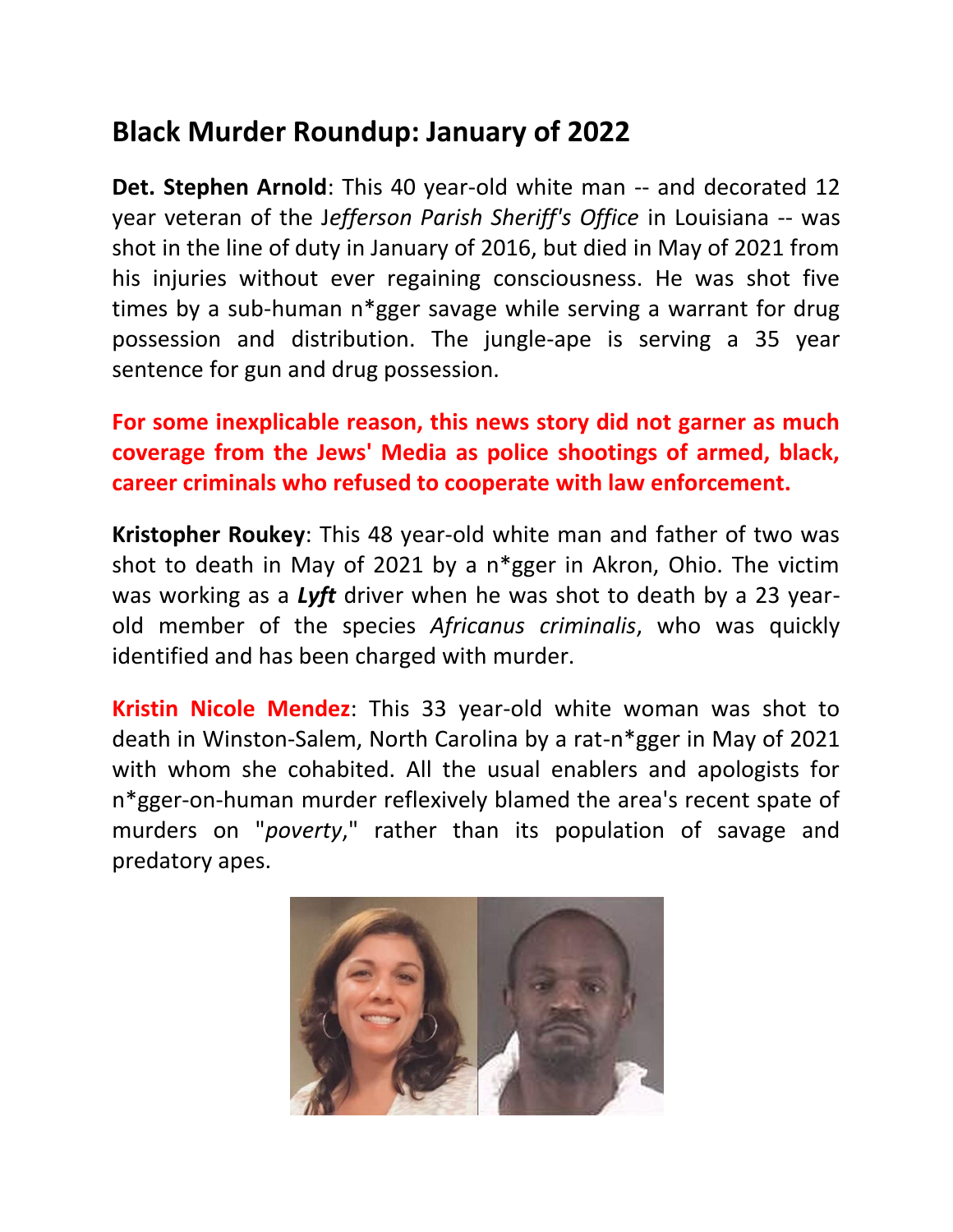## **Mud-Shark & Retarded N\*gger Murderer**

**Courtney Lynn Smith**: This 37 year-old white woman was shot to death by a black baboon in Springfield, Illinois in April of 2021. The nig has been charged with first degree murder, aggravated unlawful use of a weapon, aggravated battery with a firearm, aggravated domestic battery, aggravated discharge of a firearm and other charges. She was shot multiple times, so the n\*gger can't claim that the gun accidentally discharged (as they often do.)



**Ape & Victim**

**Mary Francis Brown**: This popular 50 year-old white business-woman was murdered in the course of a robbery by a *trousered* ape in May of 2021 in Florence, South Carolina. The 31 year-old, sub-human baboon then drove her in her car to a wooded area where he attempted to set fire to her vehicle in an effort to destroy evidence. He has been charged with murder, first-degree arson and possession of a weapon during a violent crime.

**Peggy & Fred White**: This 65 and 70 year-old (respectively) white couple were murdered by a rat-n\*gger in mid-September of 2021 in Twiggs County, Georgia. The savage ape murdered the couple in the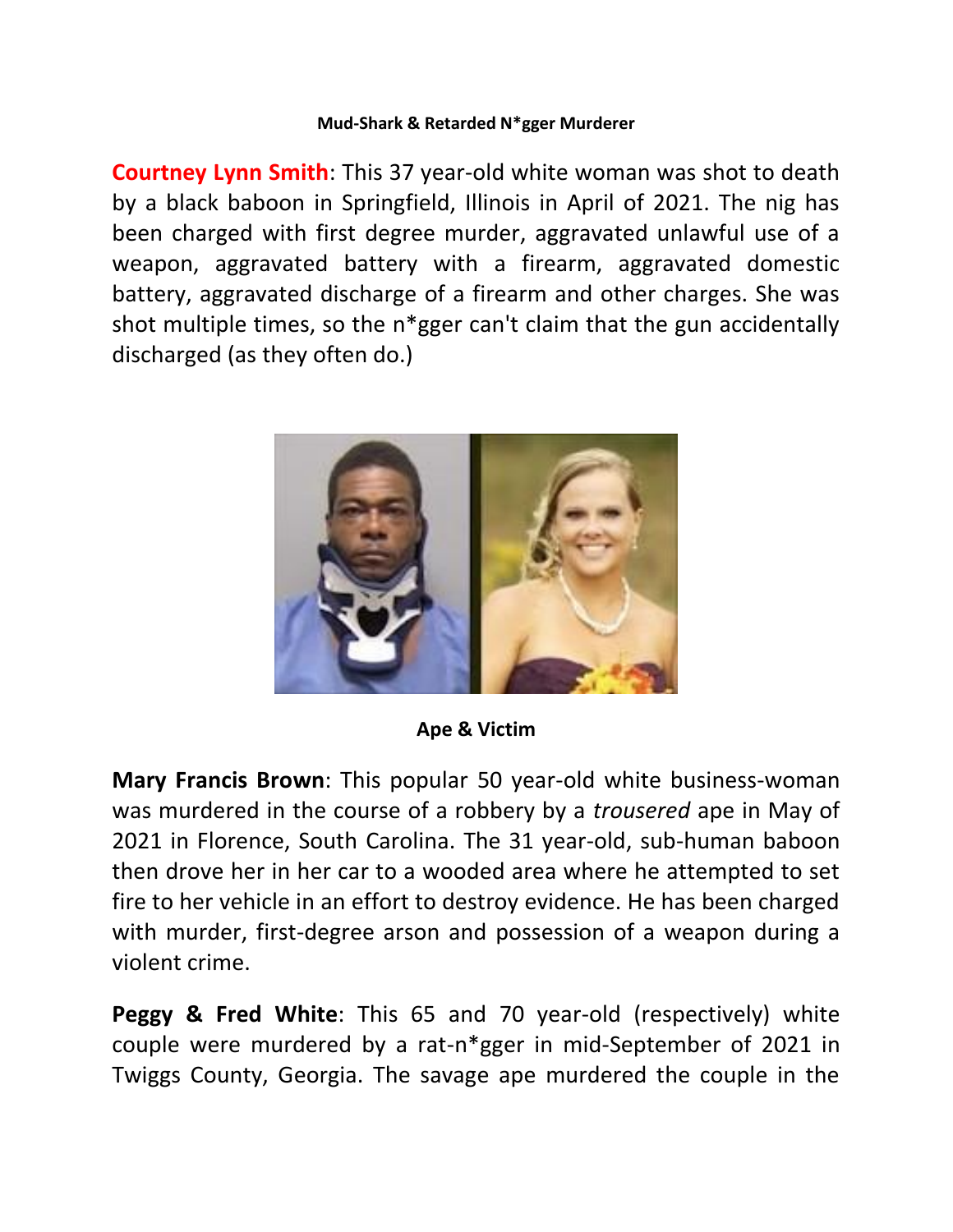course of burglarizing their home and robbing them. The sub-human jungle-ape was caught on the couple's video system.

**Heather Diane Stewart:** This 38 year-old white female was murdered and dismembered by two n\*gger savages in May of 2021 in Goldsboro, North Carolina. It is unclear what kind of relationship the victim had with her murderers, if any.

**Randall Lee Proctor II**: This 58 year-old homeless white man was sitting on a park bench in Akron, Ohio in May of 2021 when he was executed by a sneaky and cowardly n\*gger who walked up from behind and shot him in the back of the head. A 25 year-old jungle-ape has been arrested for the murder, which was the 21st in Akron in 2021.

In regard to this year's increased murder rates in Akron, one truly clueless police spokesman stated that **"It's hard to point to one specific thing that's causing it." NO police officer could be that stupid: he knows perfectly well that it's N\*GGERS THAT ARE CAUSING IT, pure and simple. If we can't define the problem, there's no way to resolve it.** 

**Cynthia Hoover**: This 60 year-old white woman was murdered by a rabid ape in March of 2021 near Pensacola, Florida. The n\*gger crushed her skull with a hatchet and then the black bastard buried her under his "*burn pit*" in the backyard. This n\*gger previously served a 12 year sentence for manslaughter in Alabama, but rehabilitation doesn't seem to "*take*" very well with jungle-apes.

**Christopher Benton McLeod**: This 29 year-old white male from North Carolina was murdered by rat-apes in Hartsville, South Carolina in March of 2021. One particularly sad aspect to this whole thing is that the victim and his father had flown to South Carolina to sell marijuana, according to local news reports. The father wisely recognized they had walked into a trap, but Christopher McLeod foolishly insisted upon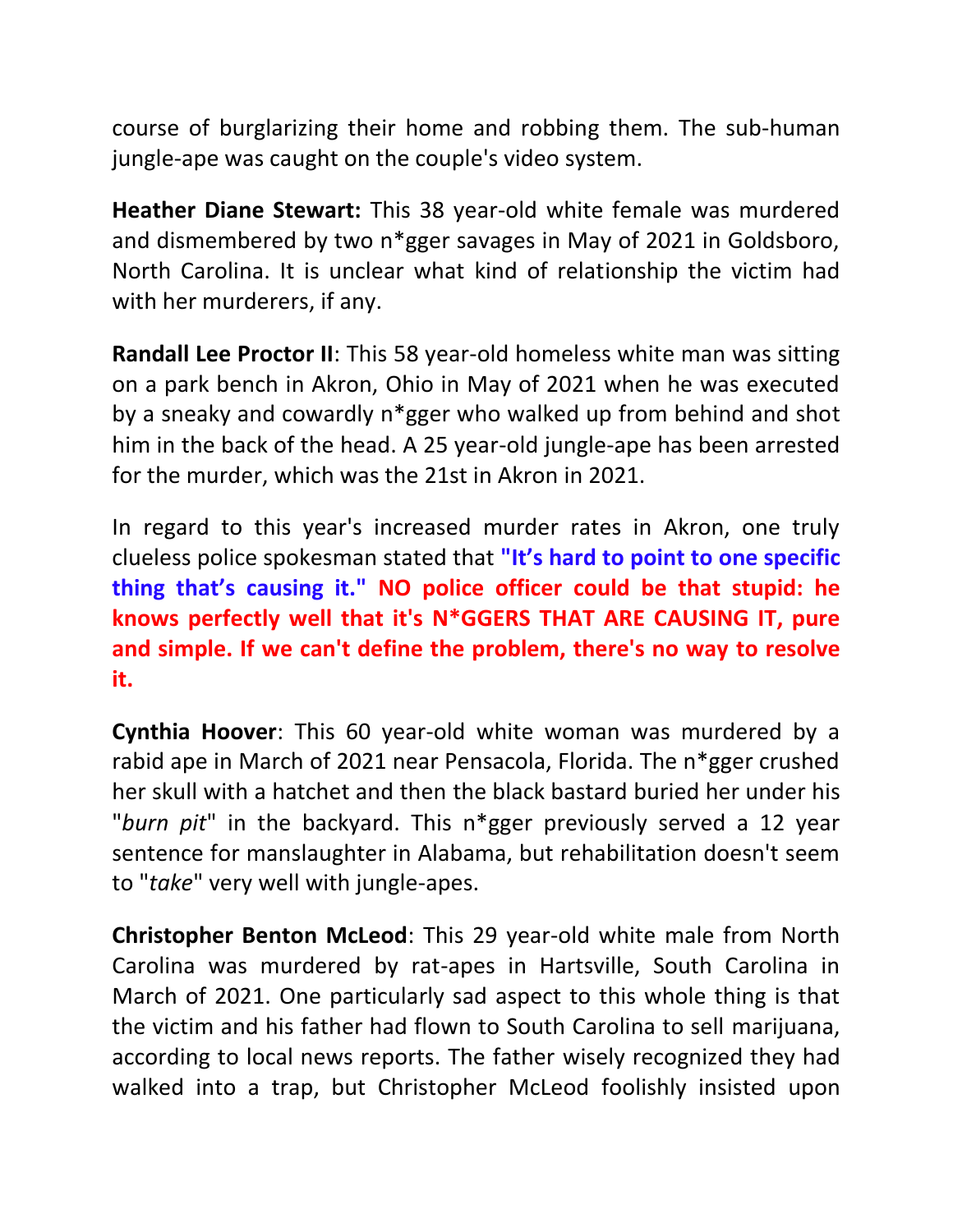completing the deal. The three baboons involved in the murder are believed to be the prospective "*buyers*."

**When are foolish whites going to recognize that "honor" doesn't exist among n\*gger dope dealers, and they don't subscribe to some "***Code of Ethics***" that governs their drug transactions? In fact, they immediately begin sizing up a buyer or seller so they can get the jump on them and murder them, which allows them to recoup both the dope and the drug money. That's why the murder rates are so excessively high in Chicago, Washington, Philadelphia, St. Louis, Atlanta, New Orleans, and any place there are a too many n\*ggers.** 

**Christopher Lee Lombr**: This 28 year-old white man was shot to death by a 13 year-old jungle ape in May of 2021 near Baltimore. He was believed to have been out walking when he got into a dispute with the armed rat-n\*gger who shot him and left him dead in the road. A gun that was confiscated soon after the murder was found by forensic experts to be the murder weapon. More evidence was later found after a search warrant was executed at the suspect's home.

**Stephanie Lee**: This 29 year-old white woman and mother was shot to death while sitting in a car at 1 a.m. with a nigro male named Alonszo Lewis in Cleveland's "*Stockyard*" neighborhood in March of 2021. A 29 year-old rat-nigger has been arrested but not yet charged with the murders of Stephanie Lee and her nigro companion.

**Frankly, it's hard to feel sympathy for a white woman who would leave her child behind at 1:00 a.m. to travel to a terrible neighborhood to be with a black male for any reason under the Sun. She may have been murdered during a drug deal or by a jealous lover or a drug-dealing rival of Alonszo Lewis, but that dumb woman would be alive today had she not been there. If you lie down with rats you get fleas...**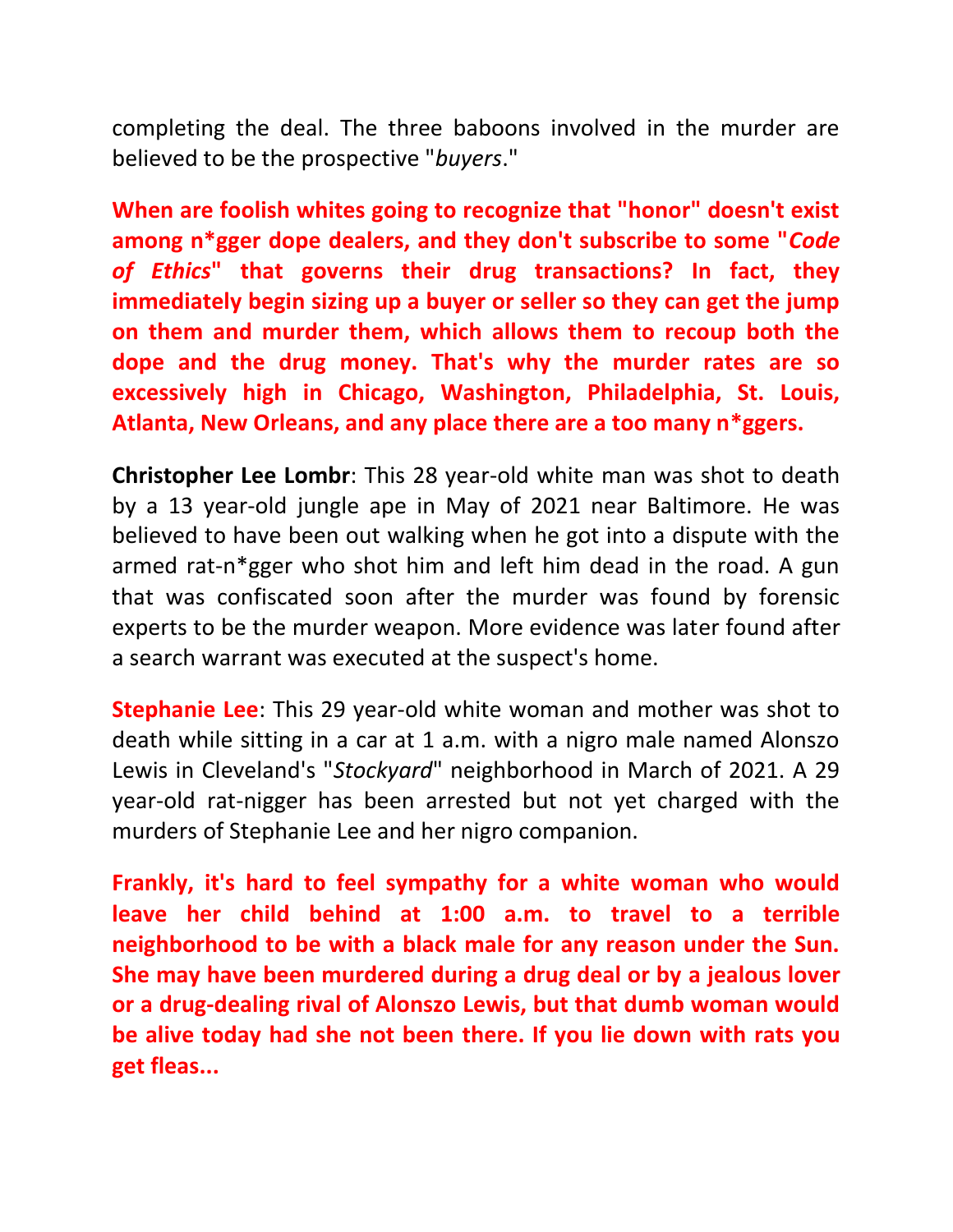

**Beauty & the Baboon**

**Jamie Iverson**: This 67 year-old white woman was shot to death in Indianola, Mississippi by two retarded n\*gger-savages in April of 2021. The n\*gger brothers were attempting to rob the jewelry store that she and her husband co-owned when the two apes shot her to death. The two n\*ggers were later arrested and charged with felony murder. **Dey nameses bees "Daquarius" and "Kenterius," and dey is aspirin' to be brane docters soons dey gets outta de joint.**



**Daquarius and Kenterius: Aspiring Brane Dokters**